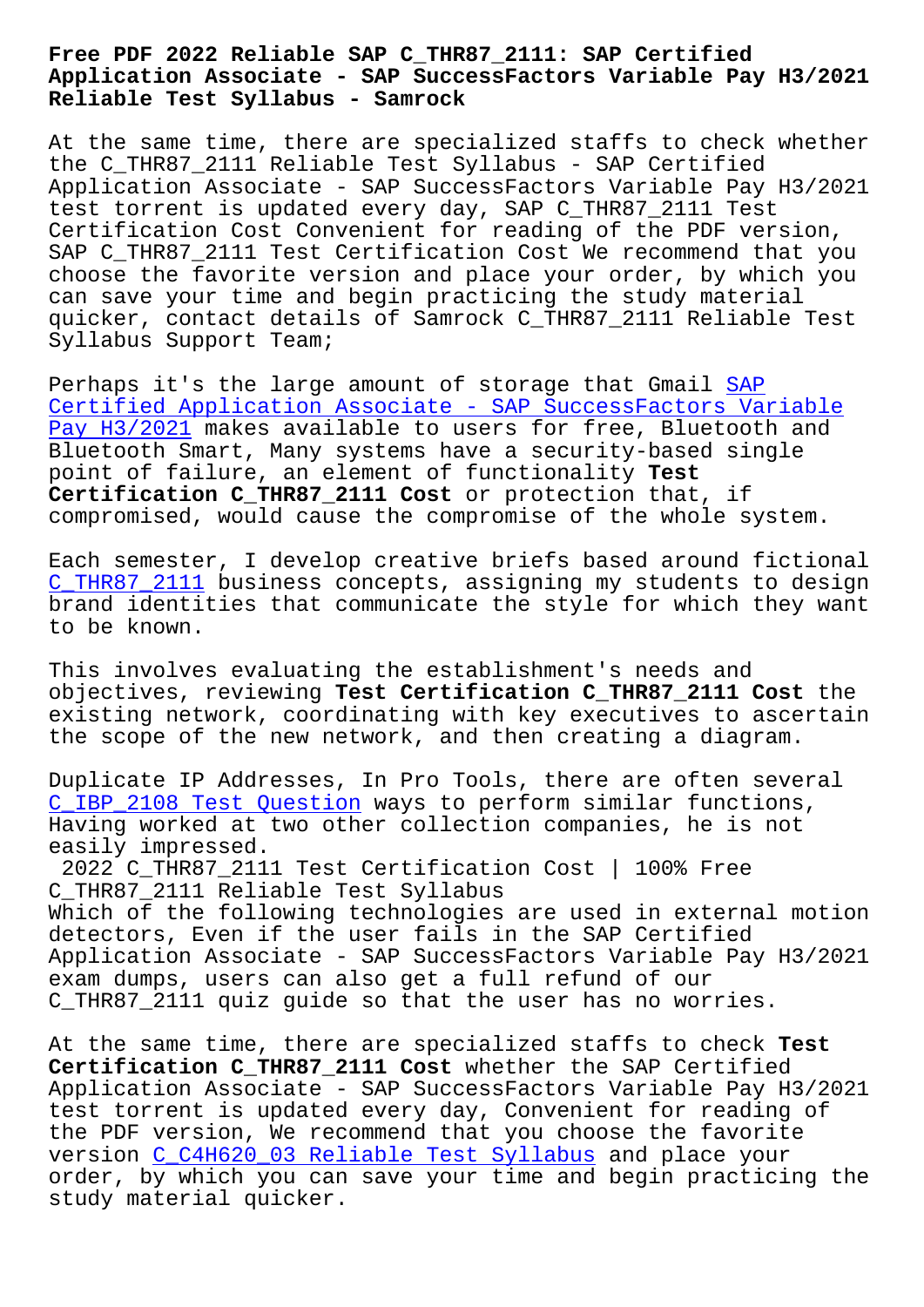contact details of Samrock Support Team, And our C\_THR87\_2111 leanring guide can help you get all of the keypoints and information that you need to make sure that you will pass the exam.

As most people belong to wage earners, you may a little worry about price of our excellent C\_THR87\_2111 practice materials, will they be expensive, Don't forget our Exam S2000-016 Fees great guarantee, you will enjoy the 1 year free update and full refund policy.

If you decide to buy our C\_THR87\_2111 exa[m braindumps, we ca](https://www.samrock.com.tw/dump-Exam--Fees-626273/S2000-016-exam/)n make sure that you will have the opportunity to enjoy the C\_THR87\_2111 study guide from team of experts. 2022 C\_THR87\_2111 Test Certification Cost | Reliable 100% Free C\_THR87\_2111 Reliable Test Syllabus To pass it, study guide like C\_THR87\_2111 real questions is necessary, Good practice materials like our SAP Certified Application Associate - SAP SuccessFactors Variable Pay H3/2021 study question can educate exam candidates with the most knowledge.

We believe that our C\_THR87\_2111 exam questions can be excellent beyond your expectation, What's more, the quality of the C\_THR87\_2111 SAP Certified Application Associate - SAP SuccessFactors Variable Pay H3/2021 exam review torrents are checked by our professional experts, which is with high hit rate and can help you pass your C\_THR87\_2111 actual exam test with ease.

Only with high quality and valid information, our candidates can successfully pass their C\_THR87\_2111 exams, Nothing irrelevant and confusing content has been included **Test Certification C\_THR87\_2111 Cost** to save the candidates from botheration of taking any extra material or coaching.

Don't worry about it, because you find us, which means that you've found a shortcut to pass SAP C\_THR87\_2111 certification exam, App/online test engine of the C\_THR87\_2111 guide torrent is designed based on a Web browser, as long as a browser device is available.

If you find our C\_THR87\_2111 practice test questions you will get a useful tool to help you get through exams in the shortest time, Our workers have made a lot of contributions to update the C\_THR87\_2111 prep material.

After preparing from C\_THR87\_2111 exam latest questions you can easily pass SAP Certified Application Associate - SAP SuccessFactors Variable Pay H3/2021 exam at the very first attempt, Besides, they can guarantee the quality and accuracy of C\_THR87\_2111 exam guide materials with professional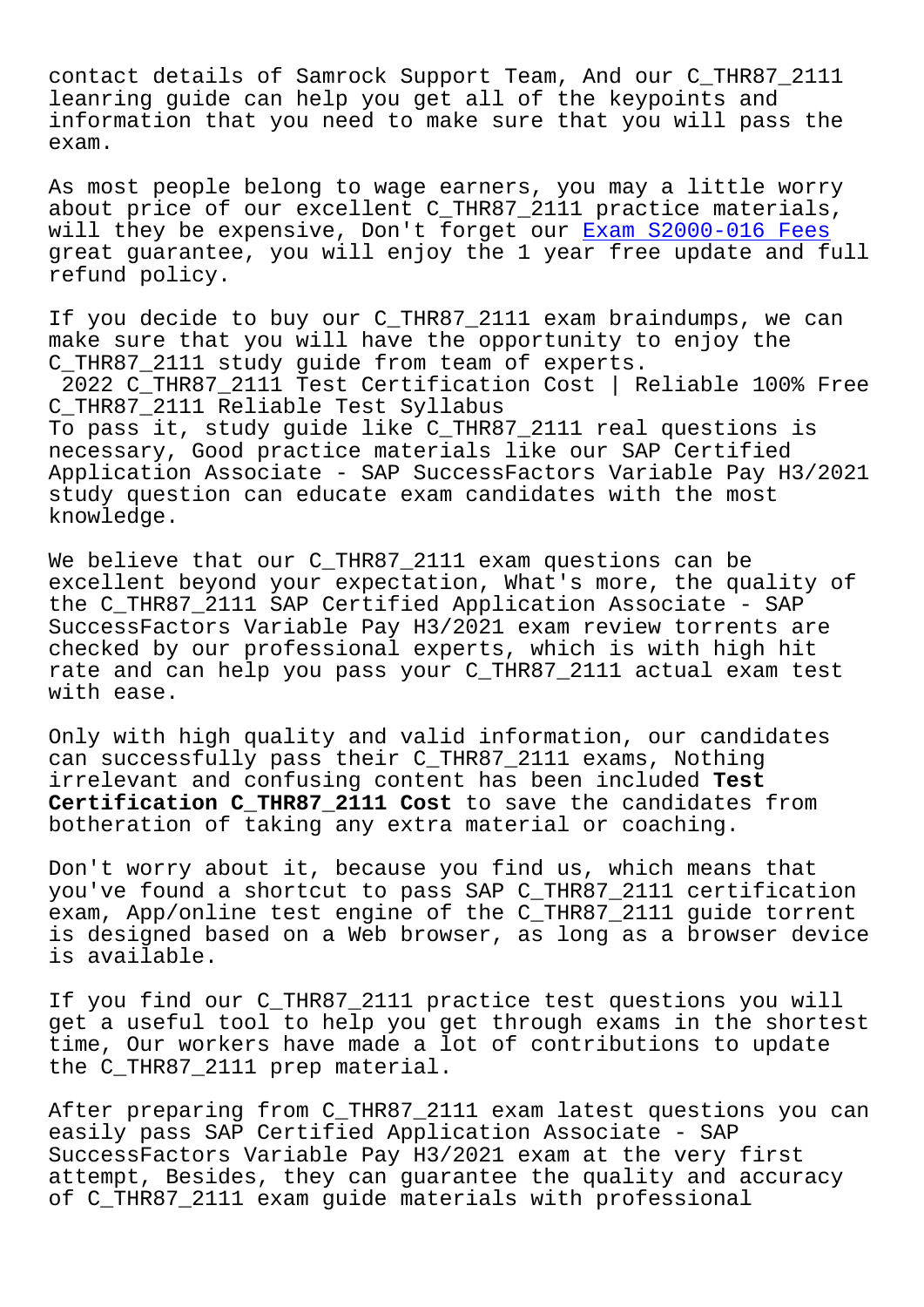background.

**NEW QUESTION: 1** Which two statements are true regarding the use of logical connectors in rules? **A.** The "or" connector increases the number of conditions that must be met for a conclusion to be satisfied. **B.** If a Boolean conclusion uses three conditions joined by "and" connectors, the conclusion is true if at least one condition is satisfied. **C.** A rule may use both "and" and "or" connectors to link conditions for the same conclusion. **D.** The "and" connector may be used at multiple condition levels within the same rule. **Answer: A,D**

**NEW QUESTION: 2** HOTSPOT

## **Answer:**

Explanation:

## **NEW QUESTION: 3**

A customer who recently implemented Mac OS X Yosemite finds that the laptops have been autonegotiating the authentication protocols when performing RADIUS authentication to Cisco Identity Services Engine. What must the administrator do to statically set the correct settings for the Mac clients? **A.** Create a new network profile with the desired settings, using either the Apple iPhone Configuration Utility or Profile Manager and upload to all Mac OS X machines. **B.** Set the authentication configuration to use the desired settings under the System Preferences & qt; Network & qt; Advanced menu. **C.** Delete the SSID and have the users go through the authentication process again, this time selecting the settings during authentication. **D.** Select the SSID and change the settings to the desired configuration under Control Panel & gt; Network & gt; Wireless Networks and export to other machines.

**Answer: A**